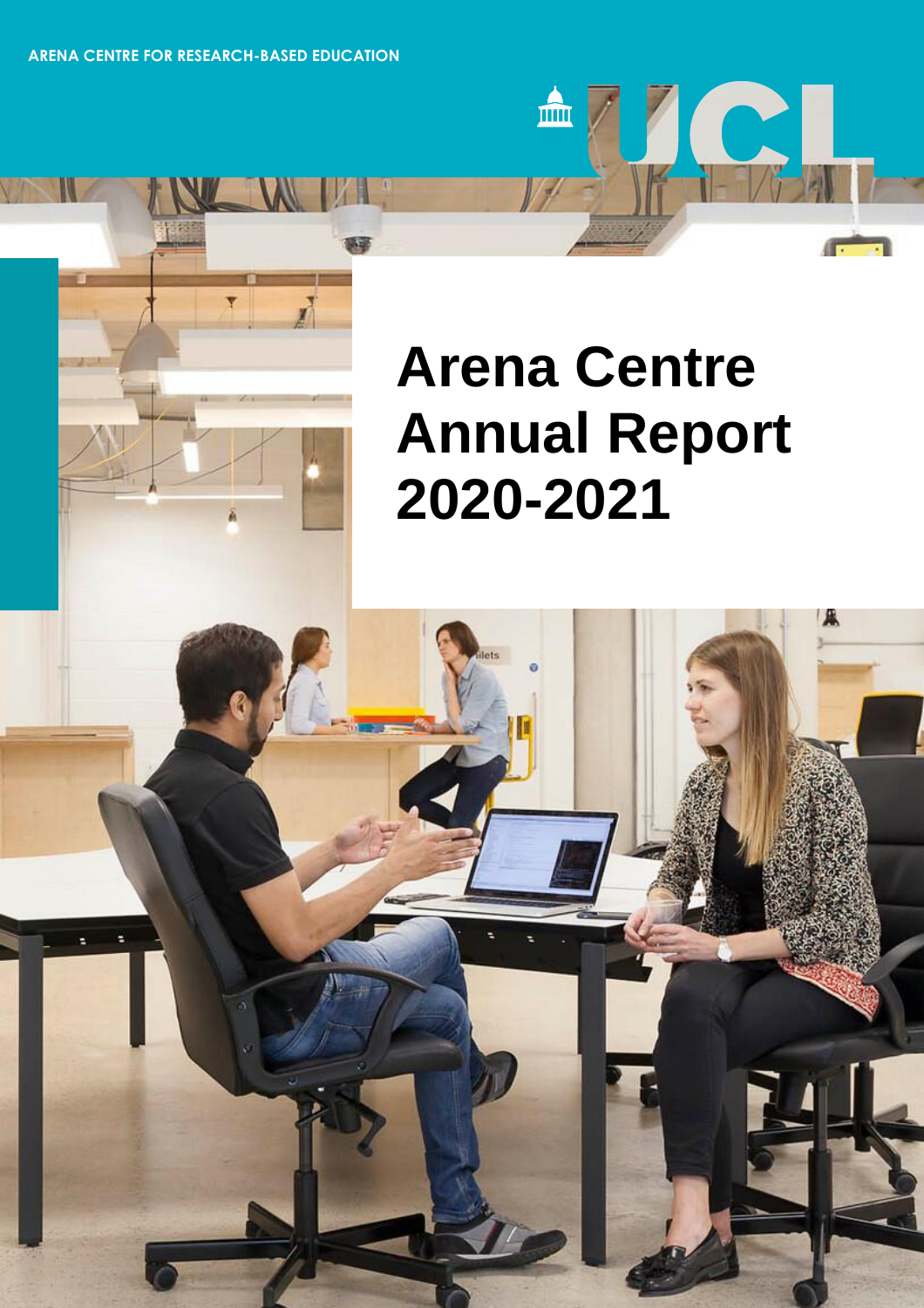# **Contents**

| 1. |                                                                     |  |
|----|---------------------------------------------------------------------|--|
|    |                                                                     |  |
|    |                                                                     |  |
|    |                                                                     |  |
|    |                                                                     |  |
|    |                                                                     |  |
|    |                                                                     |  |
|    |                                                                     |  |
|    |                                                                     |  |
| 2. |                                                                     |  |
|    |                                                                     |  |
|    |                                                                     |  |
|    |                                                                     |  |
|    |                                                                     |  |
|    | 2.5 UCL Arena for Programme Leaders, Directors and Administrators 9 |  |
|    |                                                                     |  |
|    |                                                                     |  |
|    |                                                                     |  |
|    |                                                                     |  |
|    |                                                                     |  |
|    |                                                                     |  |
|    |                                                                     |  |
| 3. |                                                                     |  |
|    |                                                                     |  |
|    |                                                                     |  |
| 4. | Celebrating Education and Disseminating Good Practice 16            |  |
|    |                                                                     |  |
|    |                                                                     |  |
|    |                                                                     |  |
|    |                                                                     |  |
|    |                                                                     |  |
|    |                                                                     |  |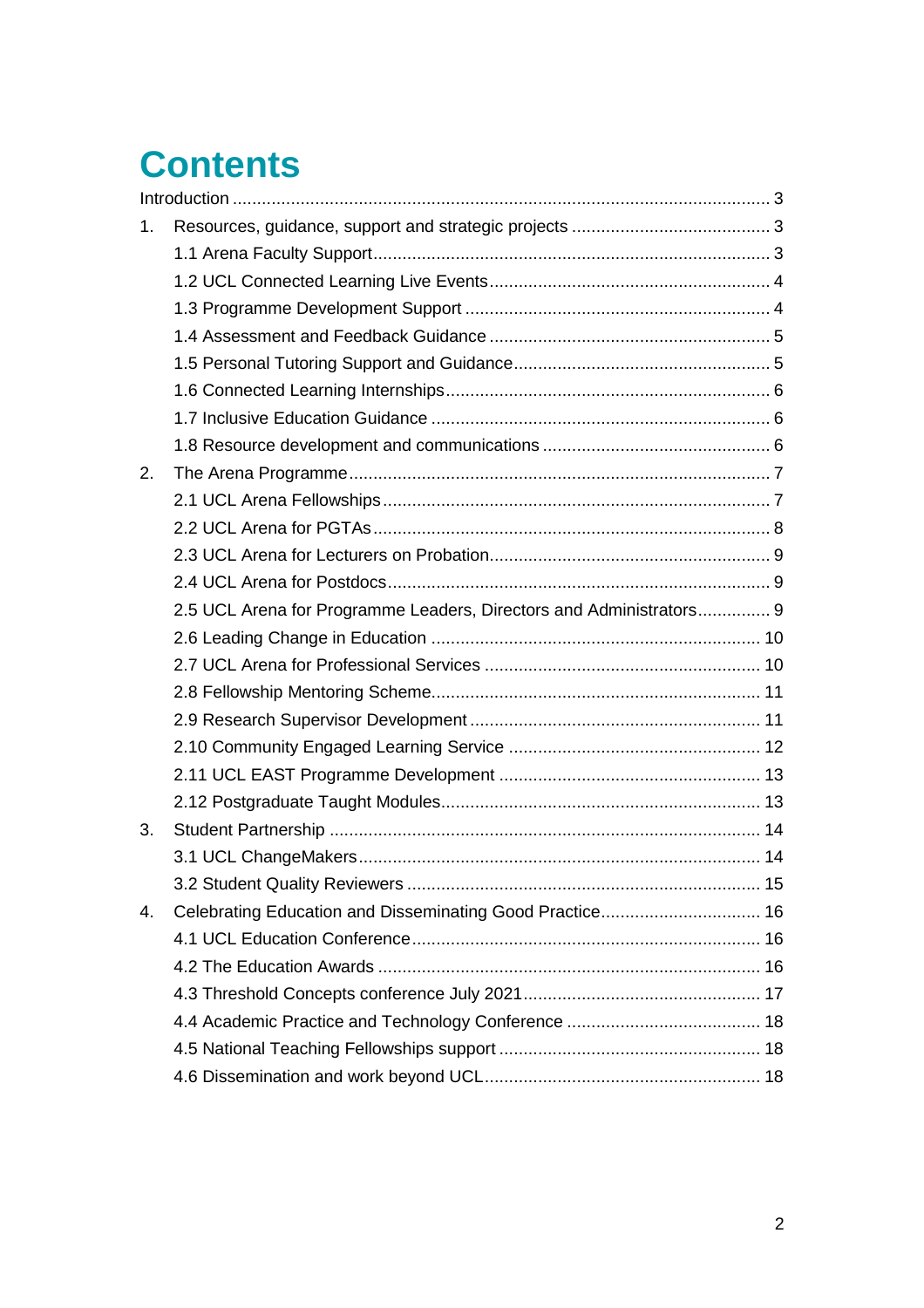# <span id="page-2-0"></span>**Introduction**

The UCL Arena Centre for Research-Based Education had a busy and productive year in 2020/21, leading education development activity across the institution and supporting colleagues at institutional, faculty, departmental, and individual level with the development of their teaching and supporting learning activities.

As we navigated the ongoing impacts of Covid-19, our efforts concentrated on developing policy, creating new materials and training, updating the UCL community and working closely with Faculty and Department colleagues as they put in place measures to meet the needs of the 2020/21 Operating Model.

In order to support colleagues most effectively, the team offered increased time and support to faculties, working closely with Faculty Education Teams, Faculty Learning Technology Leads and Connected Learning Leads.

Two key areas of focus across the year were around programme development and the move towards digital assessment.

The Arena Staff Development Programme continued to run, with colleagues across UCL keen to engage in their own continuing professional development, and taking the move to remote teaching as an opportunity to reflect and evaluate on their development as educators.

<span id="page-2-1"></span>This document reports on our impact for the 12 months to the end of July 2021.

# **1. Resources, guidance, support and strategic projects**

#### <span id="page-2-2"></span>*1.1 Arena Faculty Support*

The Arena Centre continued to provide dedicated faculty support through a named Arena Centre Faculty Liaison in each of the 11 UCL faculties. Feedback from faculties has been very positive, with the Arena Faculty Consultants continuing much of the work, guidance and support provided during the emergency pivot in 2019/20 and becoming further embedded in faculty education teams.

The Arena Centre Faculty Liaison role allows Arena Centre Teaching Academics to take a sensitive and flexible approach to faculty support, which inevitably varies between faculties. Examples of the wide-ranging support include: attending regular faculty education meetings; designing and running bespoke workshops; consultation on assessment and feedback practices; running evaluation activities; assisting with assessment mapping; reviewing and synthesising trends across ASER action plans; co-running or providing guidance on ChangeMakers projects; programme design consultation; creation of faculty and department level resources such as a Student Support Hub for FMS; advising on faculty education strategy, reviewing programme and module approval and amendment documents; providing advice to education leaders to support their career development.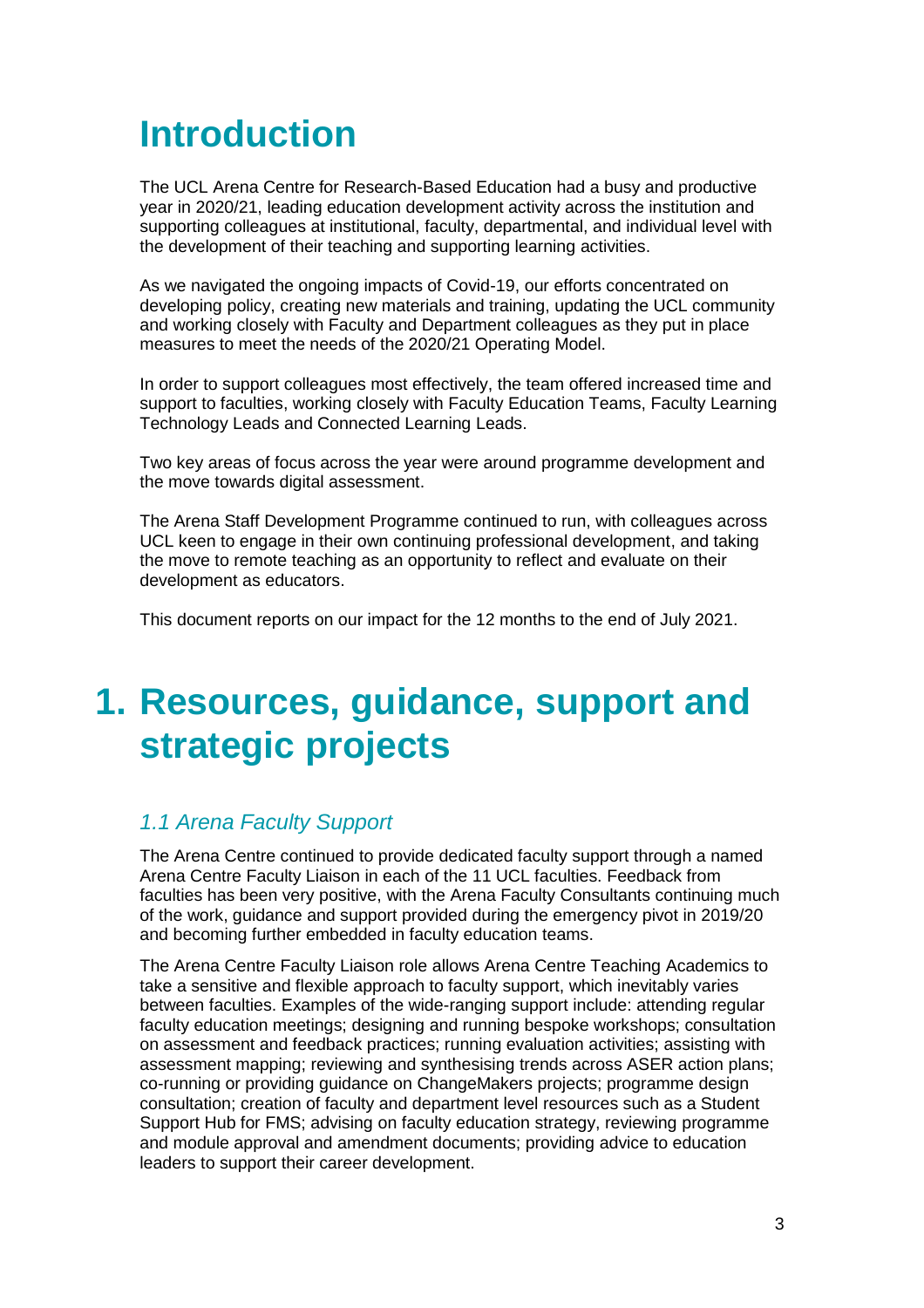A key development in the past year has been a closer and more wide-ranging relationship with Learning Technology Leads and teams in faculties and (in some cases) individual departments, together with key members of ISD. In many cases this has been in addition to the collaboration with education teams based in faculty offices.

# <span id="page-3-0"></span>*1.2 UCL Connected Learning Live Events*

In response to UCL staff feedback the Arena Centre team created a series of short synchronous seminars to support staffs' remote delivery of education throughout the academic year. These ran from summer 2020 to Easter 2021 alongside the team's popular regular offerings of personal tutoring, student supervision and supporting wellbeing sessions. Peak registrations and attendance aligned with the points in the academic cycle where staff were engaging with new challenges for the first time; attendance was initially high and reduced as the academic year proceeded as staff gained more experience in remote teaching and began to seek local support through peers and individual Arena and Digital Education staff for individualised problems.

The sessions gave staff a students' eye view of remote learning, introductory guidance on appropriate pedagogy and the opportunity to discuss concerns and successes with peers. Feedback showed that staff valued the discussions within the sessions and being able to trial and experience teaching tools in a safe environment. Sessions that showcased teaching tools and technology that staff would be using alongside confident and good pedagogic practice were very appreciated.

Held in conjunction with colleagues in UCL Digital Education, OVPESE, and UCL Estates, two [Education Town Halls](https://www.ucl.ac.uk/teaching-learning/education-planning-2020-21/online-teaching-guidance-tips-and-platforms/education-2020-21-faqs-and) took place, with attendees for each session ranging from 50 to over 150.

- Lecturecast
- Timetabling & Teaching 2021-2022

### <span id="page-3-1"></span>*1.3 Programme Development Support*

Arena's programme design workshop has been running now for nine months and has supported 27 programmes going through approval so far. Following a pilot with PG programmes, it is now recommended for all UG and PG programmes, and linked to Appendix 7 in UCL's Academic Manual. The approach comprises a series of dynamic, structured and practical activities and use of tools as two or three discrete workshops to stimulate and facilitate discussion within faculty programme teams. The third optional workshop is offered with SQR students who sit on PMAP, and these have proved to be both popular and effective.

Workshops can be taken at any time throughout the development in the programme design process or as part of a programme review process. The workshops were delivered fully online in 20-21 but will be offered both as an online and face-to-face option moving forward.

Further information, and to request a workshop is available from: [https://www.ucl.ac.uk/teaching-learning/professional-development/programme](https://www.ucl.ac.uk/teaching-learning/professional-development/programme-design)[design](https://www.ucl.ac.uk/teaching-learning/professional-development/programme-design) and linked from [https://www.ucl.ac.uk/teaching-learning/professional](https://www.ucl.ac.uk/teaching-learning/professional-development)[development](https://www.ucl.ac.uk/teaching-learning/professional-development) .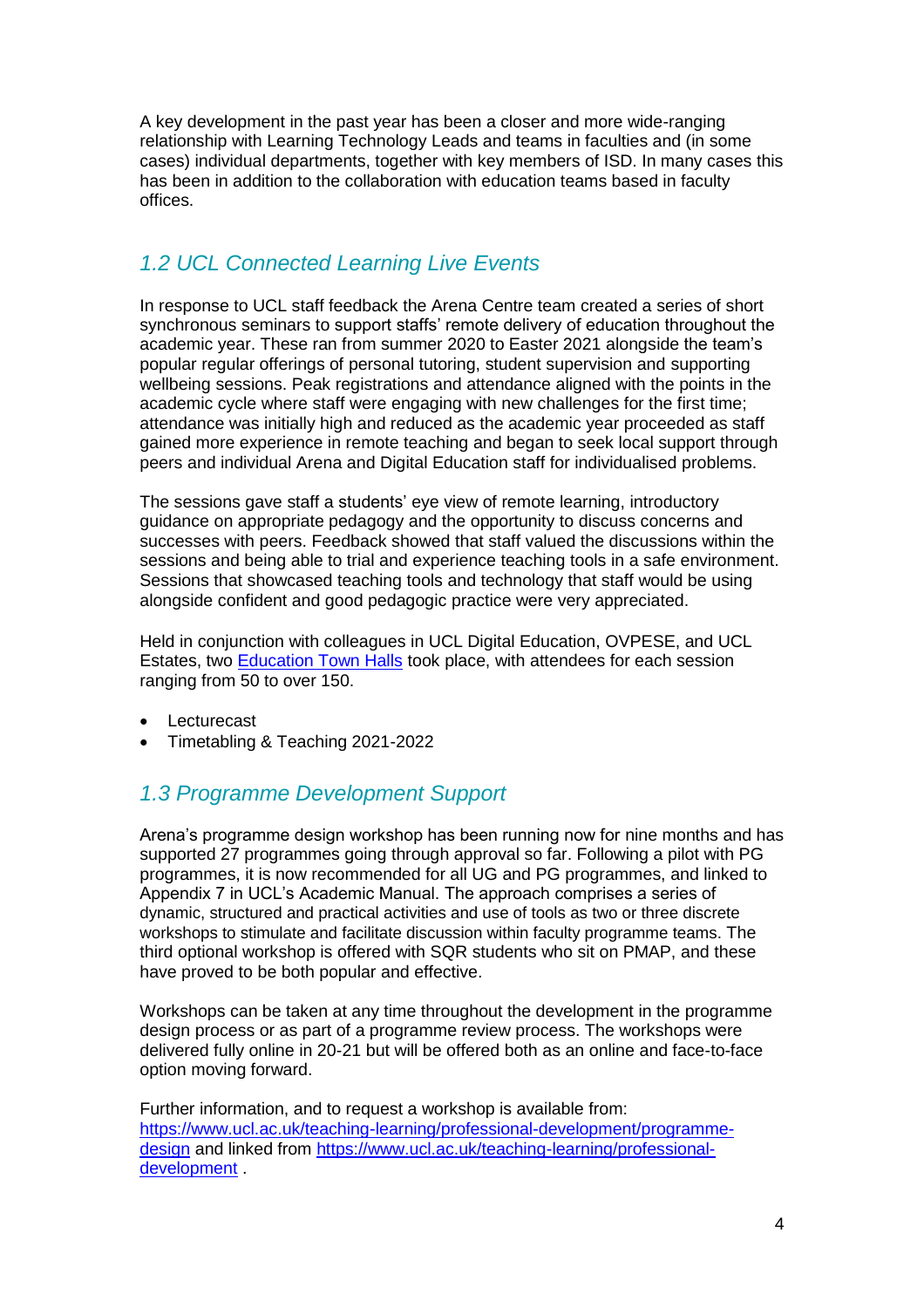#### <span id="page-4-0"></span>*1.4 Assessment and Feedback Guidance*

A [Guide to effective online assessment](https://www.ucl.ac.uk/teaching-learning/education-planning-2020-21/planning-your-assessments/designing-effective-online-assessment#Guide%20to%20effective%20online%20assessment) was developed by a pan-UCL working group under Arena leadership as part of the Bronze-Sapphire initiative. This resource was developed in time to support changes to the module catalogue for 2020/21 and has been very well received. The Guide will be further developed by a team comprising Arena and Digital Education staff.

The [assessment load model](https://www.ucl.ac.uk/teaching-learning/education-planning-2020-21/planning-your-assessments/ucl-assessment-load-model#:~:text=21%20%5B2%5D.-,The%20assessment%20load%20model,)%20%3D%2010%20hours%20of%20learning.) was developed in consultation with Faculty and approved by Ed Com. Its aim is to ensure assessment is consistent within and across a programme. It was positively reviewed by Faculty Tutors and is becoming embedded across UCL. Its use in PMAP reflects the positive relationship between QA and QE.

The CHART assessment visualisation tool has been increasing in use since its introduction in October 2019. Over 130 staff have registered from approx. 50 departments. The majority of staff (86) have registered since lockdown. This is now being taken forward as a product for development within ISD.

Arena has provided academic leadership for AssessmentUCL, the newly procured Digital Assessment platform as well as piloting its use in the final round of UKPSF fellowship submissions in 20-21. This project has delivered a comprehensive modern, robust and secure assessment environment which was critical for the delivery of all centrally managed assessments in 20/21.

Arena chaired a subgroup of ARQASC to support the creation of a new assessment operating model for 21-22. This was approved by Ed Com in October 2021.

#### <span id="page-4-1"></span>*1.5 Personal Tutoring Support and Guidance*

Throughout this academic year, as a response to the pandemic and staff feedback we have updated and revised our training and development opportunities for UCL Personal Tutors. We have added a new section on "Remote approaches" to the online training course for personal tutors; this course now has over 400 UCL staff members enrolled, with 80% of initial participant feedback giving a general experience score of 'good' to 'excellent' (45% 'excellent'). We have continued to offer the "Introduction to (remote) personal tutoring" workshop online (six Arena events in total, two as part of the programme leads programme, and eight local versions of the workshop run for departments across UCL).

We have continued to offer two workshops on "coaching conversations" for personal tutors and those in student support roles. We have developed and run two wellreceived workshops on "remote approaches for professional services support students". Following staff requests for an additional scenario-based workshop, we worked with two student fellows across the spring semester to produce a new workshop "Developing as a personal tutor" which focussed on discussing eight scenarios presented from the student perspective as video clips, emails and MS Teams messages. This workshop was very well received with participants valuing having to unpack the student issues in a more authentic form, away from the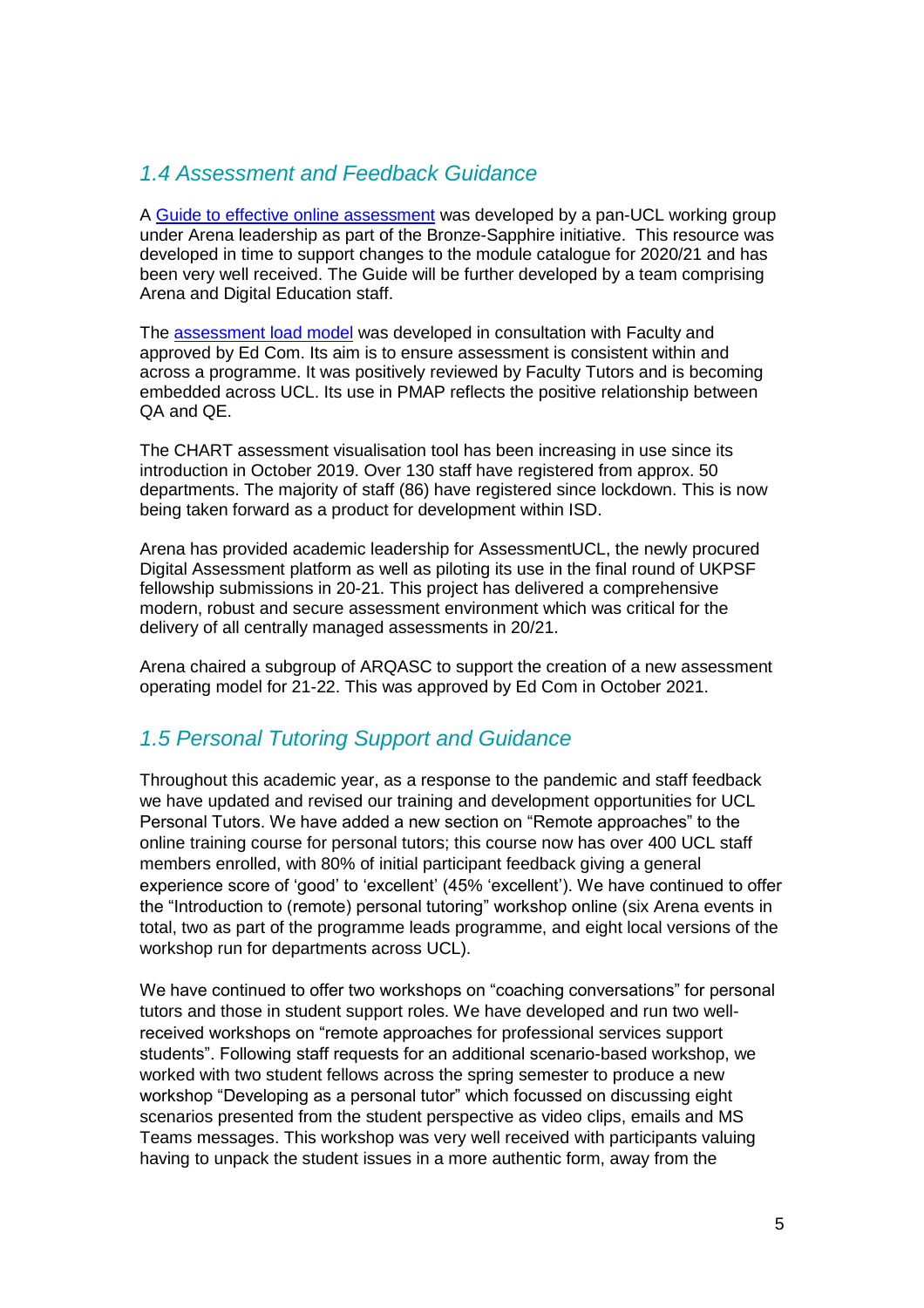traditional text paragraph. The [UCL Personal Tutoring webpages](https://www.ucl.ac.uk/teaching-learning/teaching-resources/personal-tutoring/resources-personal-tutors) have been updated to reflect the new stages, training options and wider resources available.

#### <span id="page-5-0"></span>*1.6 Connected Learning Internships*

In May 2020 UCL Arena and UCL Careers launched an initiative allowing departments to employ student interns, many of whom had lost their internships when lockdown was announced, for three weeks to help prepare programmes for Connected Learning in 20-21. We initially offered 25 internships but demand from departments and students was enormous and we obtained more funding to increase the number of projects to 76 (across 47 departments) employing 147 students. The feedback from departments and students was very good and we obtained more funding from EODG to continue supporting departments and providing career development opportunities for students in 20-21. These funds enabled us to provide over 250 two-week internships on projects in 68 academic and professional services departments. Some of the internships ran over the winter break, to help colleagues prepare for Term 2, but most ran in the summer and supported preparations for education delivery in 21-22.

As the urgency of the situation abates, we are exploring new ways that internships can be developed and aligned to emerging needs, to support successful education delivery at UCL, and provide invaluable career development opportunities for all our students.

#### <span id="page-5-1"></span>*1.7 Inclusive Education Guidance*

Our Liberating the Curriculum group held monthly drop-in sessions throughout lockdown, fielding a very wide range of enquiries from individuals interested in making their teaching more inclusive. Relevant Arena staff were also: members of various UCL-wide working groups, substantially shaping the far-reaching recommendations following the Eugenics Inquiry Report; representing national networks involved in decolonising academic development/creating more inclusive curricula; participating as speakers in a UCL Town Hall on inclusive education; creating and disseminating an LBGTQ+ toolkit and supporting a wide range of UCL and external staff to make their teaching more inclusive through workshops and discussion.

#### <span id="page-5-2"></span>*1.8 Resource development and communications*

In order to scale up our support, a number of resources and guidance documents were produced and shared widely.

#### **TEACHING TOOLKITS**

Six new Teaching Toolkits were produced, which provide relevant and practical guidance for all colleagues involved in remote teaching at UCL. Examples include: [Monitoring student engagement and progress in Moodle](https://www.ucl.ac.uk/teaching-learning/publications/2021/nov/monitoring-student-engagement-and-progress-moodle) [Encouraging student engagement with blended and online learning](https://www.ucl.ac.uk/teaching-learning/publications/2021/oct/encouraging-student-engagement-blended-and-online-learning) [Basic hybrid teaching](https://www.ucl.ac.uk/teaching-learning/publications/2021/sep/basic-hybrid-teaching) [Recognising and including LGBTQ+ identities](https://www.ucl.ac.uk/teaching-learning/publications/2021/jun/recognising-and-including-lgbtq-identities-language-teaching) in language teaching [Designing open book exams](https://www.ucl.ac.uk/teaching-learning/publications/2021/feb/designing-open-book-exams)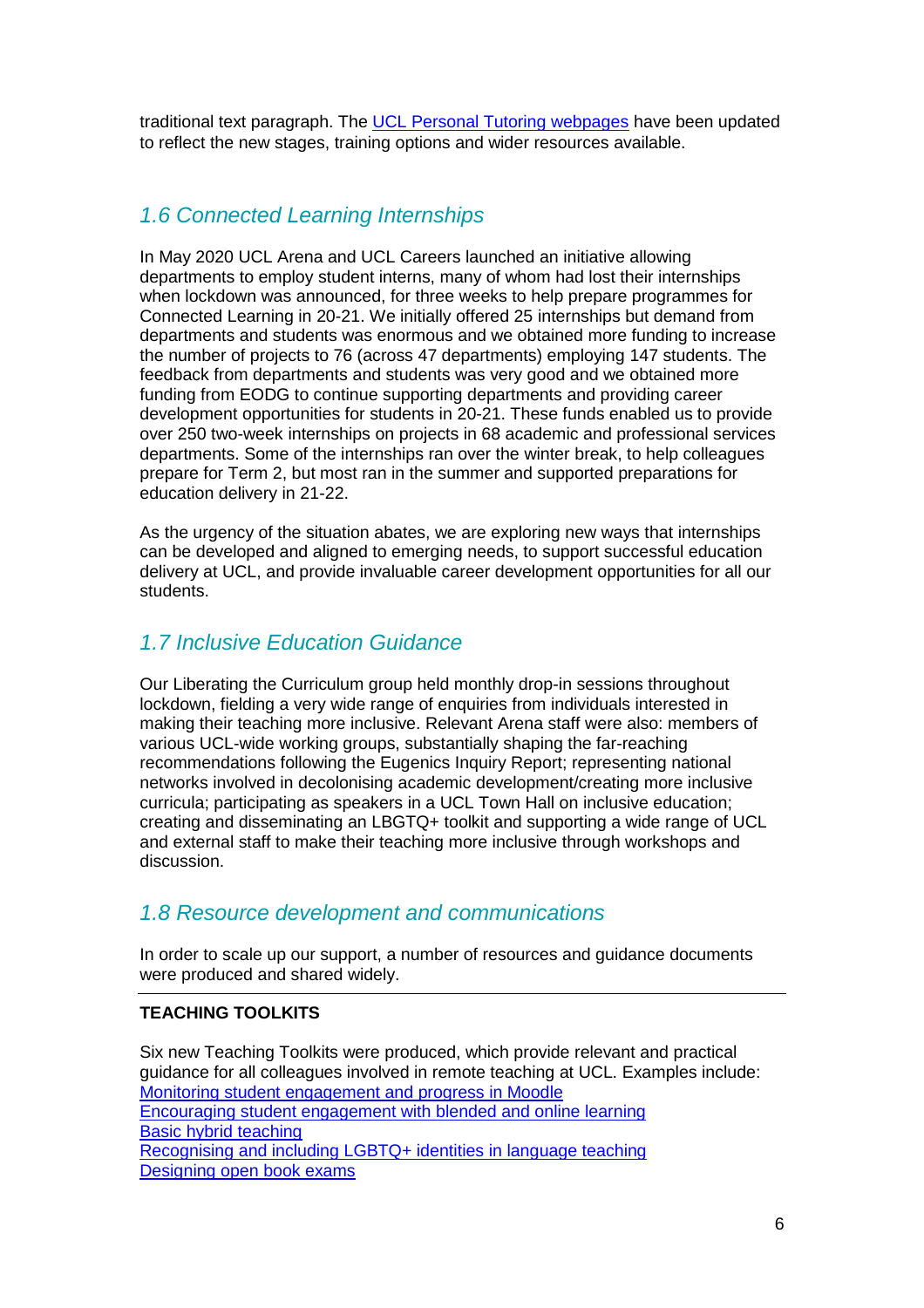#### [Virtual Common Rooms: staff and student owner guidance](https://www.ucl.ac.uk/teaching-learning/publications/2021/aug/virtual-common-rooms-staff-and-student-owner-guidance)

We also undertook work to redesign the [Assessment Resources](https://www.ucl.ac.uk/teaching-learning/assessment-resources) section of the Teaching and Learning Portal, bringing together all staff-facing guidance on the Assessment Operating Model and the supporting resources for staff using our new digital assessment platform, AssessmentUCL. This includes a new resource on [Marking centrally managed exams.](https://www.ucl.ac.uk/teaching-learning/assessment-resources/assessmentucl-platform-and-project/marking-centrally-managed-assessments)

#### **CASE STUDIES**

Ten new case studies have been published, which demonstrate inspiring teaching practices and projects taking place remotely at UCL. These are:

- [How engaging our students' voices improved our NSS scores](https://www.ucl.ac.uk/teaching-learning/case-studies/2021/jan/how-engaging-our-students-voices-improved-our-nss-scores)
- [How students reviewed distance learning programme online](https://www.ucl.ac.uk/teaching-learning/case-studies/2021/jan/how-students-reviewed-distance-learning-programme-online)
- [UCL East campus development used as case study in module's assessment](https://www.ucl.ac.uk/teaching-learning/case-studies/2021/feb/ucl-east-campus-development-used-case-study-modules-assessment)
- ['Speed friending' events to combat student isolation](https://www.ucl.ac.uk/teaching-learning/case-studies/2021/jun/speed-friending-events-combat-student-isolation)
- [Using Mentimeter for greater student participation in online teaching and](https://www.ucl.ac.uk/teaching-learning/case-studies/2021/jul/using-mentimeter-greater-student-participation-online-teaching-and-assessment)  [assessment](https://www.ucl.ac.uk/teaching-learning/case-studies/2021/jul/using-mentimeter-greater-student-participation-online-teaching-and-assessment)
- [Maintaining a connection with students via recorded](https://www.ucl.ac.uk/teaching-learning/case-studies/2021/jul/maintaining-connection-students-recorded-lectures) lectures
- [Peer assessment and giving timely feedback](https://www.ucl.ac.uk/teaching-learning/case-studies/2021/jul/peer-assessment-and-giving-timely-feedback)
- [Redesigning object handling workshops for online teaching](https://www.ucl.ac.uk/teaching-learning/case-studies/2021/jul/redesigning-object-handling-workshops-online-teaching)
- Moving a Master's module online
- [Community partners help language students build connections between](https://www.ucl.ac.uk/teaching-learning/case-studies/2021/aug/community-partners-help-language-students-build-connections-between-theory-and)  [theory and practice](https://www.ucl.ac.uk/teaching-learning/case-studies/2021/aug/community-partners-help-language-students-build-connections-between-theory-and)

This year we have also worked with Student Interns to share and update our [ChangeMakers case studies.](https://www.ucl.ac.uk/changemakers/case-studies)

# <span id="page-6-0"></span>**2. The Arena Programme**

### <span id="page-6-1"></span>*2.1 UCL Arena Fellowships*

This year saw a total of 348 fellowships awarded across all four categories. The breakdown over the past three years shows that our numbers have increased on previous years, despite the challenges of Covid:

|              | 2020-21 | 2019-20 | 2018-19 |
|--------------|---------|---------|---------|
| <b>AFHEA</b> | 144     | 141     | 105     |
| <b>FHEA</b>  | 165     | 132     | 122     |
| <b>SFHEA</b> | 33      | 31      | 42      |
| <b>PFHEA</b> | ิค      | 4       | 6       |
| <b>Total</b> | 348     | 308     | 275     |

This year's successful applications are based in all eleven faculties, however, some have higher engagement than others, as the following table shows: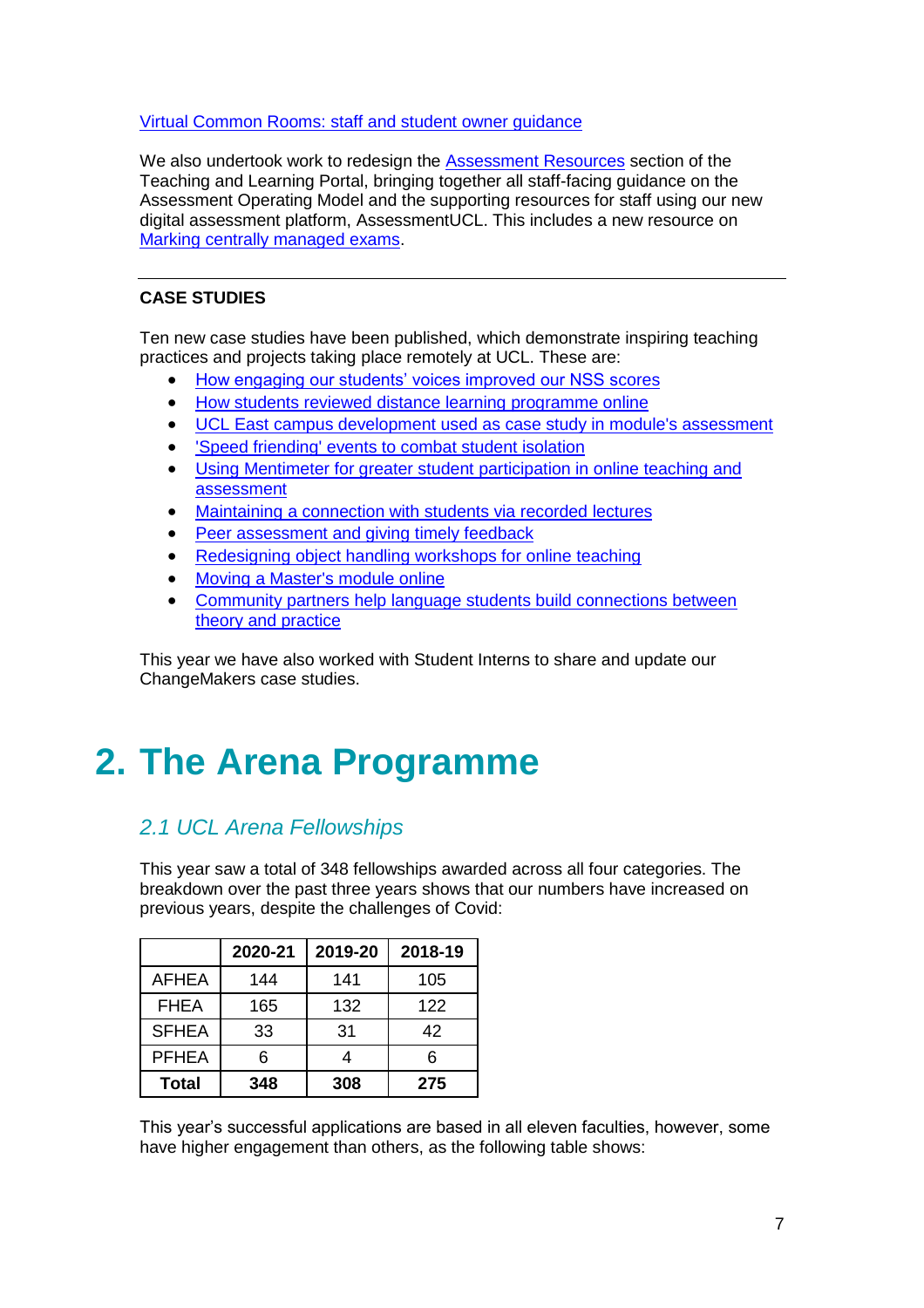| <b>Faculty</b>           | <b>AFHEA</b> | <b>FHEA</b> | <b>SFHEA</b>   | <b>PFHEA</b>   | <b>Total</b> |
|--------------------------|--------------|-------------|----------------|----------------|--------------|
| Arts and                 | 11           | 12          | 1              | 1              | 25           |
| <b>Humanities</b>        |              |             |                |                |              |
| <b>Brain Sciences</b>    | 21           | 16          | 3              | $\overline{2}$ | 42           |
| <b>Built Environment</b> | 6            | 7           | 3              |                | 16           |
| Engineering              | 10           | 17          |                |                | 27           |
| IoE                      | 28           | 21          | 9              |                | 58           |
| Laws                     | 1            | 5           |                |                | 6            |
| <b>Life Sciences</b>     | 16           | 9           | 1              |                | 26           |
| <b>MAPS</b>              | 10           | 17          | 3              |                | 30           |
| <b>Medical Sciences</b>  | 13           | 21          | 9              | 3              | 46           |
| <b>Population Health</b> | 10           | 15          | 1              |                | 26           |
| <b>Sciences</b>          |              |             |                |                |              |
| Social and               | 15           | 20          | $\overline{2}$ |                | 37           |
| <b>Historical</b>        |              |             |                |                |              |
| <b>Sciences</b>          |              |             |                |                |              |
| Non-Faculty              | 3            | 5.          | 1              |                | 9            |
| Total                    | 144          | 165         | 33             | 6              | 348          |

Over the year, we had 239 colleagues attend our 'Initial Guidance' events, and a further 322 attend our 'Developing Your Application' events (although these figures may represent multiple visits from the same person). 86 UCL colleagues with HEA fellowship acted as application assessors.

While first-time application success rates at Associate Fellowship descriptor remain high (97%), there has been a downturn in those of Senior Fellowship applicants (57%), so will be looking to address this issue with new targeted workshops in the coming year.

# <span id="page-7-0"></span>*2.2 UCL Arena for PGTAs*

In 20-21, 690 PGTAs attended our Gateway session and 180 attended our Teaching Associate Programme (TAP) (the latter was a significant increase on previous years, which warranted the addition of a cohort); we believe the increased numbers were because we were able to include students who would not have been able to attend an in-person course.

On all courses we offered a flexible online model with both synchronous and asynchronous work, to which participants responded well (for example, TAP received an average satisfaction score of 4.6/5; indicative feedback comments noted that, 'I got so much out of this course – I enjoyed the materials shared on Moodle and discussed in class' and 'Discussions with fellow PGTAs in small groups were so valuable, as they allowed me to put my own experience into perspective and see what practice exists in other UCL departments.'). The online space allowed the participants to test and use a number of platforms and resources that they also used in their teaching, so we modelled practice and we had continuous meta-learning reflections.

In addition to our usual offering, we offered drop-in sessions for PGTAs to support online teaching, where we tailored the support more specifically to help them develop online resources, clarify queries about Moodle and its functionalities etc. The drop-in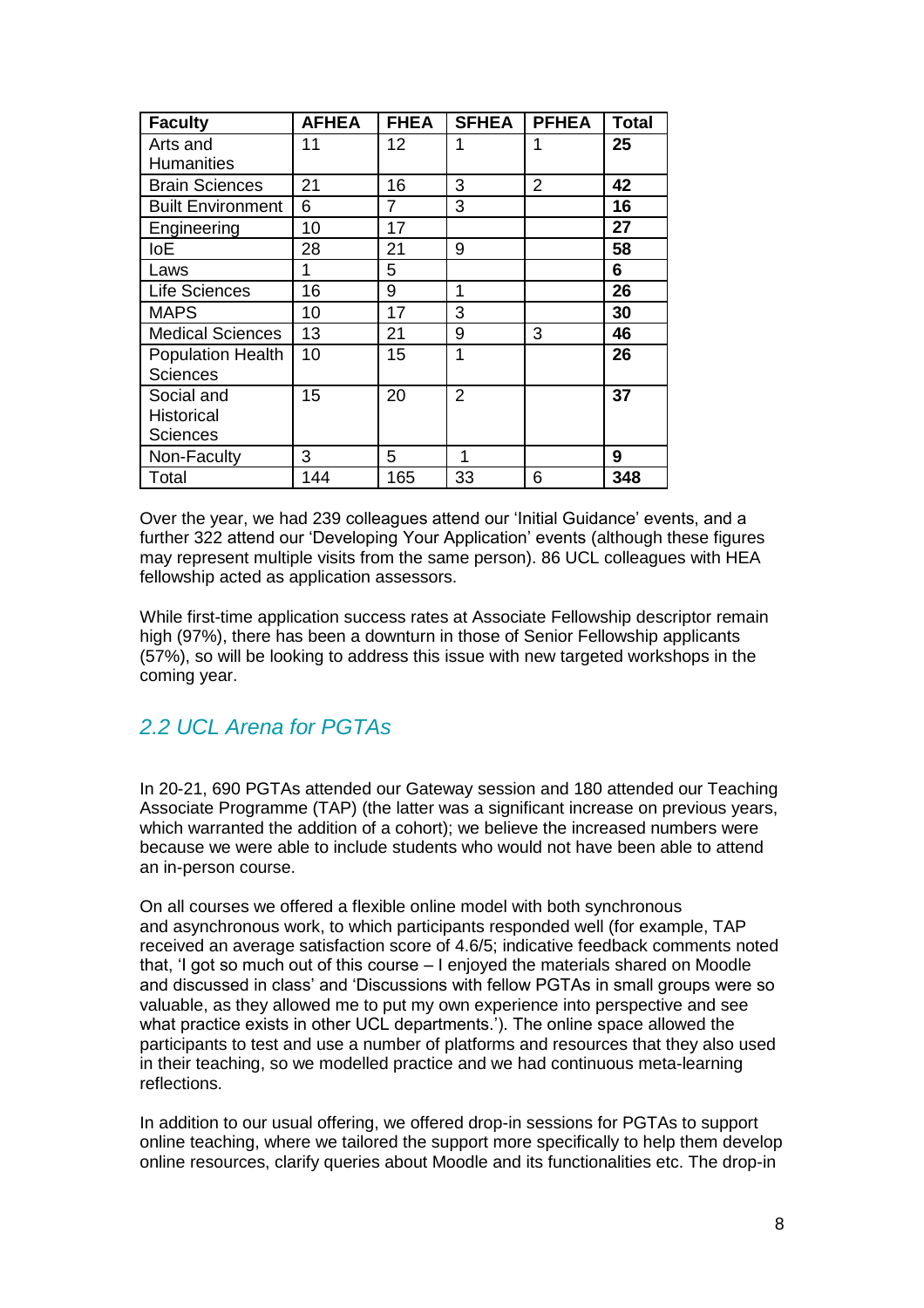sessions were also supported by an asynchronous Moodle course and a Teams space. The sessions were co-run by Arena and Digital Education staff.

#### **THE PGTA HUB**

May 2020 saw the launch of Arena's new [PGTA Hub,](https://www.ucl.ac.uk/pg-teaching-opportunities-hub/) an online space for Postgraduate Teaching Assistants to find information about policy, training and teaching opportunities. It is the result of an institutional ChangeMakers project which developed from feedback from the student body about perceived disparity in the availability of PGTA positions across departments and faculties. The Hub is intended as a place for departments to publicise local opportunities in order to promote fair recruitment and selection policies. Since its launch it has been chosen by more than 40 departments as their preferred platform to place more than 150 job opportunities for PGTAs (data up to September 2021)

#### <span id="page-8-0"></span>*2.3 UCL Arena for Lecturers on Probation*

Over the year 130 probationary Lecturers and Teaching Fellows attended 'Arena Two' (to be re-branded Arena for Lecturers on Probation in 21-22); The five cohorts were delivered online via Zoom. The average satisfaction rating was 4.4/5. The completion rate was consistently high across the five cohorts, with 100% of participants attending four or more sessions.

Feedback indicates that the majority of participants are inspired by the course to make changes to their teaching. Some examples of this impact are participants who want to: strive for better alignment of learning outcomes with assessments; consider how feedback can become more effective; diversify assessment; consider a module's place within a programme; and consider how to use coaching techniques as a personal tutor.

# <span id="page-8-1"></span>*2.4 UCL Arena for Postdocs*

We support postdoctoral researchers in their development as teachers via a tailored Introduction to Teaching session for this group and a follow-up Microteaching opportunity. We encourage those interested in gaining teaching recognition to apply for AFHEA (and on occasion FHEA) through our Fellowship scheme. These colleagues also join our one-off sessions on teaching and supervisory practice, including the Supervising UG and PGT Projects workshop, which is particularly relevant for many postdoctoral staff.

### <span id="page-8-2"></span>*2.5 UCL Arena for Programme Leaders, Directors and Administrators*

Nine sessions were organised and delivered covering a range of subject areas relevant to colleagues with programme leadership and management responsibilities. There were two 'Personal Tutoring and extenuating circumstances' sessions attended by 27 participants, three 'Designing Assessment across a Programme' sessions, attended by 93 participants, and three 'Designing Out Contract Cheating'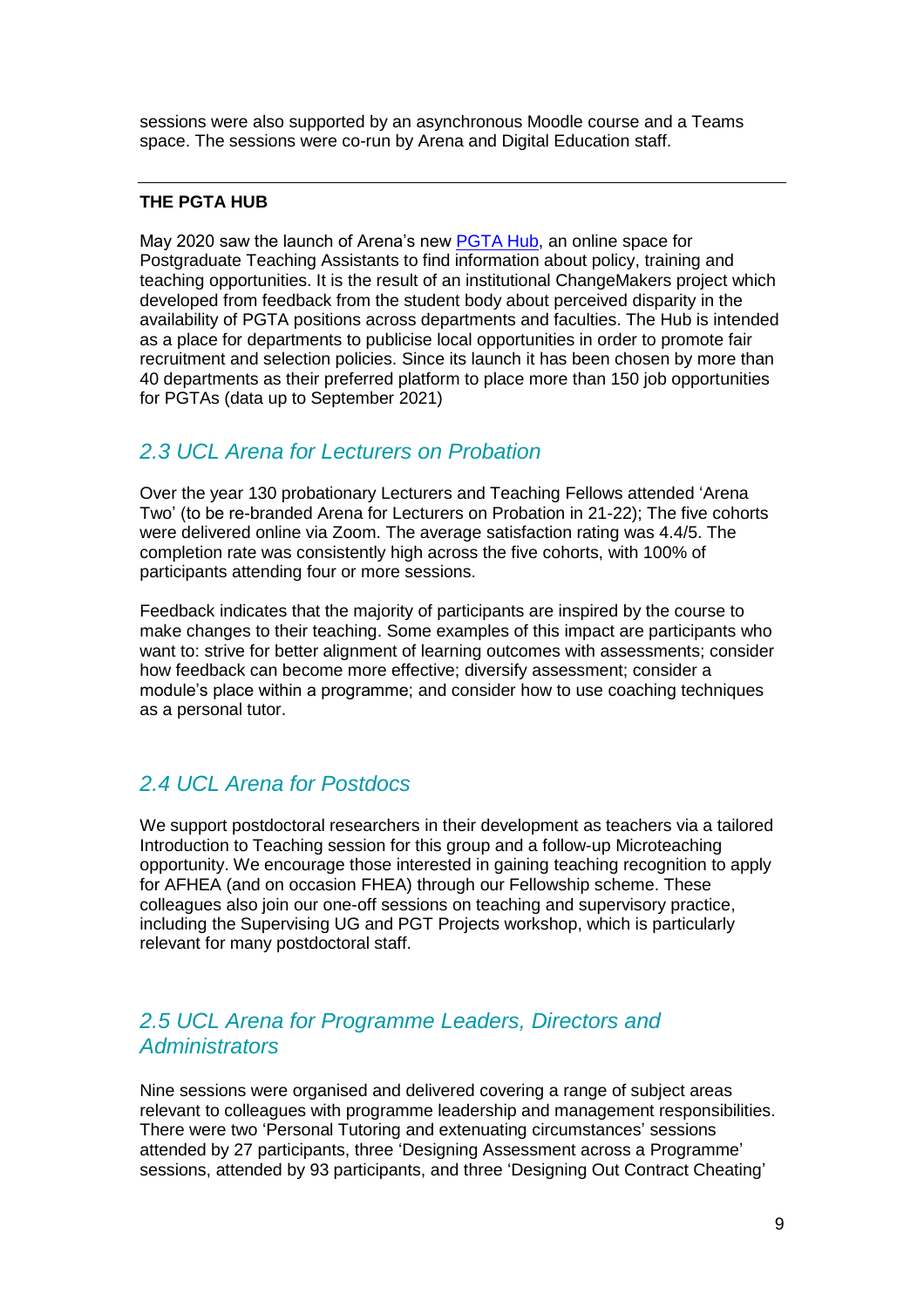sessions, attended by 84 participants. Along with this, Phil Dawson, a world leading expert on contract cheating detection from Deakin University, presented a session on 'Designing Out Contract Cheating in Online Assessment' to UCL, Kings, LSE and Greenwich, with 73 attendees from across those institutions.

# <span id="page-9-0"></span>*2.6 Leading Change in Education*

Our second cohort of Leading Change in Education was paused in March 2020 due to the pandemic. Throughout the academic year 20-21 we kept in touch with the group and held three meetings, focusing on reflections on the pandemic and how the group could support one another and learn lessons from different parts of the institution. In summer 2021 the group met to plan how the remainder of the programme would look and what they would like to focus on. There will be two daylong workshops and a final half-day session across the academic year 21-22 to allow the group to complete the programme.

### <span id="page-9-1"></span>*2.7 UCL Arena for Professional Services*

For this group of staff, we held two 'Initial Guidance' sessions and three 'Developing Your Application' sessions during 2020/21, with a total of 30 people attending. The average feedback score for the sessions was 4.92, representing a slight increase on 19-20. The total number of Professional Services Staff who have gained fellowship is as follows: 27 AFHEA; 14 FHEA; 7 SFHEA. There has been an increase over the years with the majority (n=23) achieved since the introduction of dedicated sessions for Professional Services (see Table 1).

In July 2021, we held the second Professional Services Staff – Pathway to Arena Fellowship. All of the 20 places available on the programme were booked up within two days of opening registration, with a waiting list of 23 who will be invited to join the 21-22 cohort.

| <b>Descriptor</b>       | 2018-19 | 2019-20 | 2020-21 |
|-------------------------|---------|---------|---------|
| <b>Associate Fellow</b> |         |         |         |
| Fellow                  |         |         |         |
| <b>Senior Fellow</b>    |         |         |         |
| Total                   |         |         |         |

*Table 1: Professional Services colleague Fellowship achievement by year and level,*

In response to requests from Professional Services colleagues, two sessions have been designed to acknowledge their responsibilities for and contribution to student support (for learning and wellbeing). 'Remote Approaches for Professional Services Supporting Students' is open to all staff who regularly interact with students in their role; the session encourages participants to reflect on boundaries and expectations for student support as well as resources and approaches available in the online environment. 'Supporting PGR Students' Mental Health and Wellbeing' facilitates staff awareness of some of the most common indicators of poor mental health for research students, particularly as professional services colleagues may often be the first contact for students in distress. The session also signposts appropriate resources for student and staff support, and encourages participants to consider the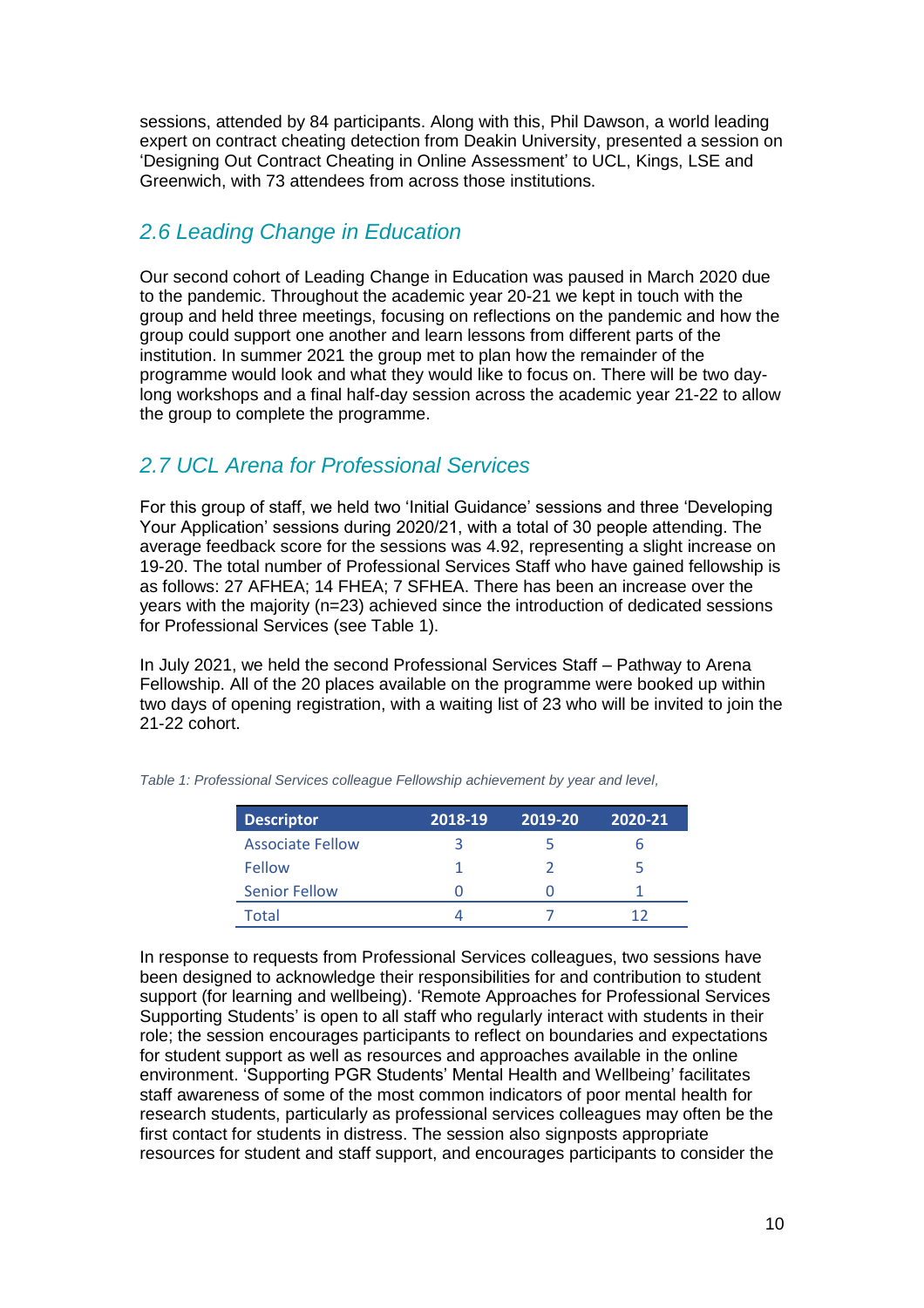importance of their own wellbeing and healthy working practices as a contribution to a healthy institutional and academic culture.



# <span id="page-10-0"></span>*2.8 Fellowship Mentoring Scheme*

This is now the second year of a refreshed mentoring scheme. We have around 200 active volunteers from across UCL who have successfully achieved a descriptor of fellowship and have volunteered to assist others on the same journey. Many mentors have now received training offered by Arena, as well as *ad hoc* guidance at the time of their mentoring, and this scheme will be further developed in the coming year. Initial feedback has indicated this is a very positive experience for both mentors and mentees. Although it is difficult to indicate causal correlation, those engaging with the scheme have had much higher rates of success at their first attempt, particularly at Senior Fellowship descriptor. Since the start of this scheme between April and June of 2020, 22 requests for mentoring have been made and fulfilled.

#### <span id="page-10-1"></span>*2.9 Research Supervisor Development*

Our programme of training and development for research supervisors is open to all staff who supervise, including a session on supervising UG and PGT research, which is particularly relevant to PGTAs and ECRs. As above, participation increased over the past year, from an average of 22 out of 32 registered participants attending the session to an average of 29 out of 32. We assume this is due to ease and accessibility of the online sessions. Our two sessions on Examining Doctorates have been particularly well received with 40 participants at each and an average of 4.8/5 satisfaction; we are grateful to some of our Faculty Graduate Tutors for presenting in these sessions and sharing their experiences, which no doubt accounted for the high satisfaction.

The main change to the programme this year was in how we approached our 'Enhancing your research supervision' sessions. We piloted a more targeted thematic approach, focusing on how supervisors can support PGR student wellbeing in the first instance. We ran two such sessions, which received an average of 4.4/5 satisfaction score; one indicative comment noted how the session showed, 'how to maintain appropriate boundaries without feeling that you're letting the students down'.

In addition to the training and development resources, the Arena Centre supports UCL research supervisors to apply for professional recognition with the UK Council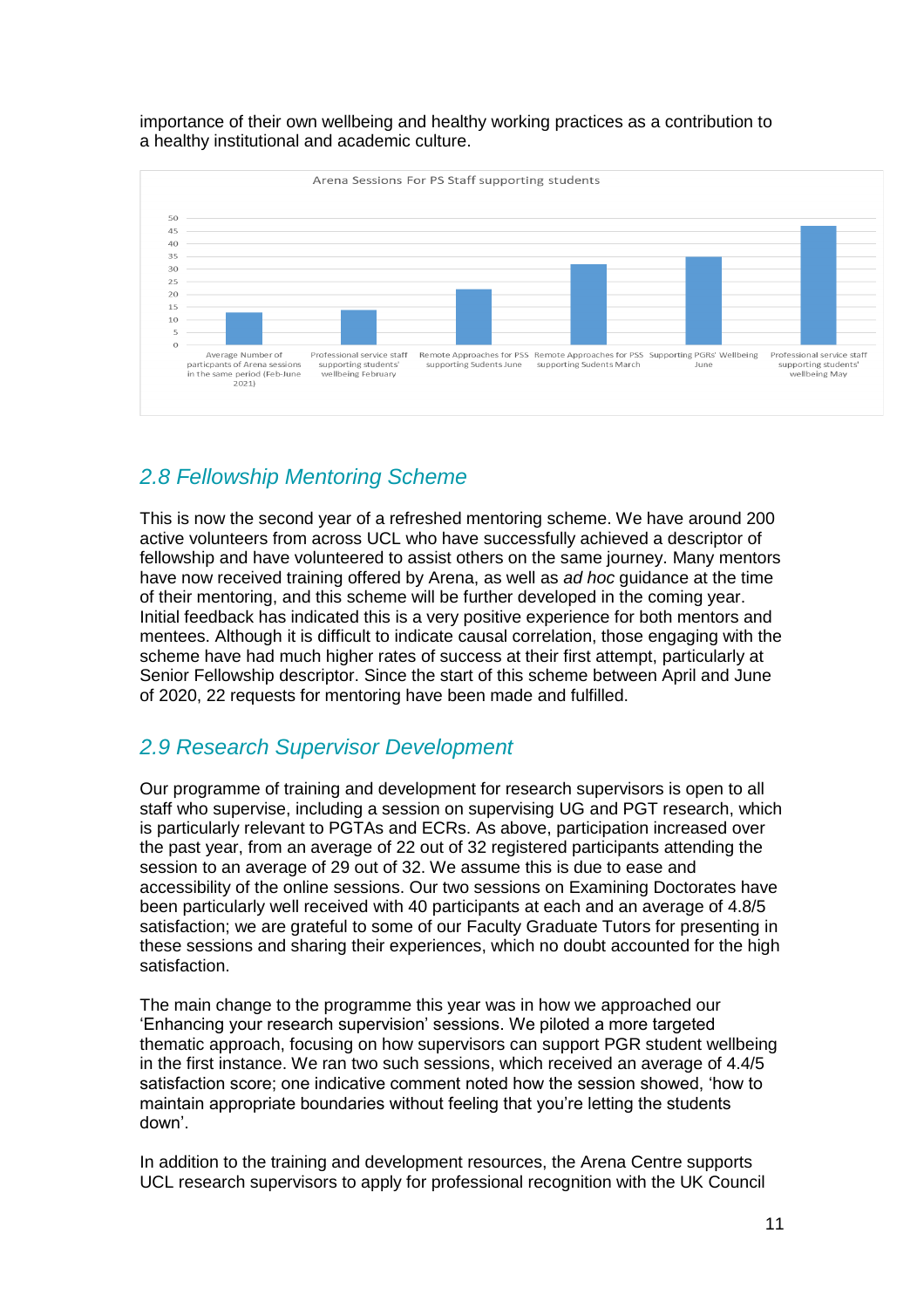for Graduate Education's Research Supervisor Recognition (RSR) Programme. In 2020, 12 research supervisors participated in the Arena support programme, which comprises small weekly discussion and peer review groups, led by an Arena colleague, supplemented by effective practice guidance and administrative liaison with UKCGE. All 12 participants were successful in achieving recognition, which includes access to a community of practice and use of a UKCGE RSR programme email signature. In April 2021, 11 colleagues participated in the support programme, with notifications due in August 2021.

# <span id="page-11-0"></span>*2.10 Community Engaged Learning Service*

The [Community Engaged Learning Service](https://www.ucl.ac.uk/teaching-learning/teaching-resources/community-engaged-learning-cel) (CELS) is a partnership between UCL Arena and UCL Engagement (UCL Culture) which promotes experiential learning for students to collaborate with external partners to address real-world challenges and opportunities as part of their assignments and research

CELS has three strands: CEL for academics, CEL for students and CEL for partners.

**CEL for academics** focused on transitioning CEL projects online during 20-21:

- 1:1 consultation sessions and support to UCL academics who wish to use CEL as part of their teaching (over 27 academics from across UCL received support with embedding CEL in their practice and/or transition existing CEL projects online).
- An innovative T&L Toolkit was created to support academics who wanted to transition their CEL projects online: [Designing Community Engaged Learning in a](https://www.ucl.ac.uk/teaching-learning/publications/2020/jun/designing-community-engaged-learning-cel-digital-learning-environment)  [digital learning environment.](https://www.ucl.ac.uk/teaching-learning/publications/2020/jun/designing-community-engaged-learning-cel-digital-learning-environment)
- Training on how to do digital CEL was embedded in the Connected Learning Essentials Training. Over seven sessions have been delivered engaging over 60 academics and professional services colleagues.
- CELS Innovation funding scheme was launched; seven academic teams received up to £1000 funding to implement a CEL project.
- PMAP advice and support offered to UCL EAST programme leaders who wish to embed CEL into their new programme.
- CELS partnered with Camden Champions community partners to offer UCL academics access to community partners and potential CEL projects - These partners are funded by Camden Council, and they aim to develop well-being projects for the local community. CELS and the three Camden Champion coordinators identified project ideas that can be used by UCL academics and the partners themselves to co-design CEL Projects. [The list of live projects is here.](https://www.ucl.ac.uk/teaching-learning/teaching-resources/community-engaged-learning/cel-ucl-staff#Liveprojects)
- The CELS website was updated to demonstrate all the support and recourses offered to academics, students and community partners.

Error! Bookmark not defined.**CEL for students** focused on exploring student voice and inclusivity considerations in UCL curricula:

 18 Student Quality Reviewers from various levels and disciplines were recruited as Community Engaged Learning Ambassadors. The students were involved in two projects: A Curriculum audit where the students audited 57 UCL programmes and made recommendations and a series of reflective workshops where Black, Asian and Mature students reflected on their positionality and made recommendations on how to enhance inclusivity in UCL curricula.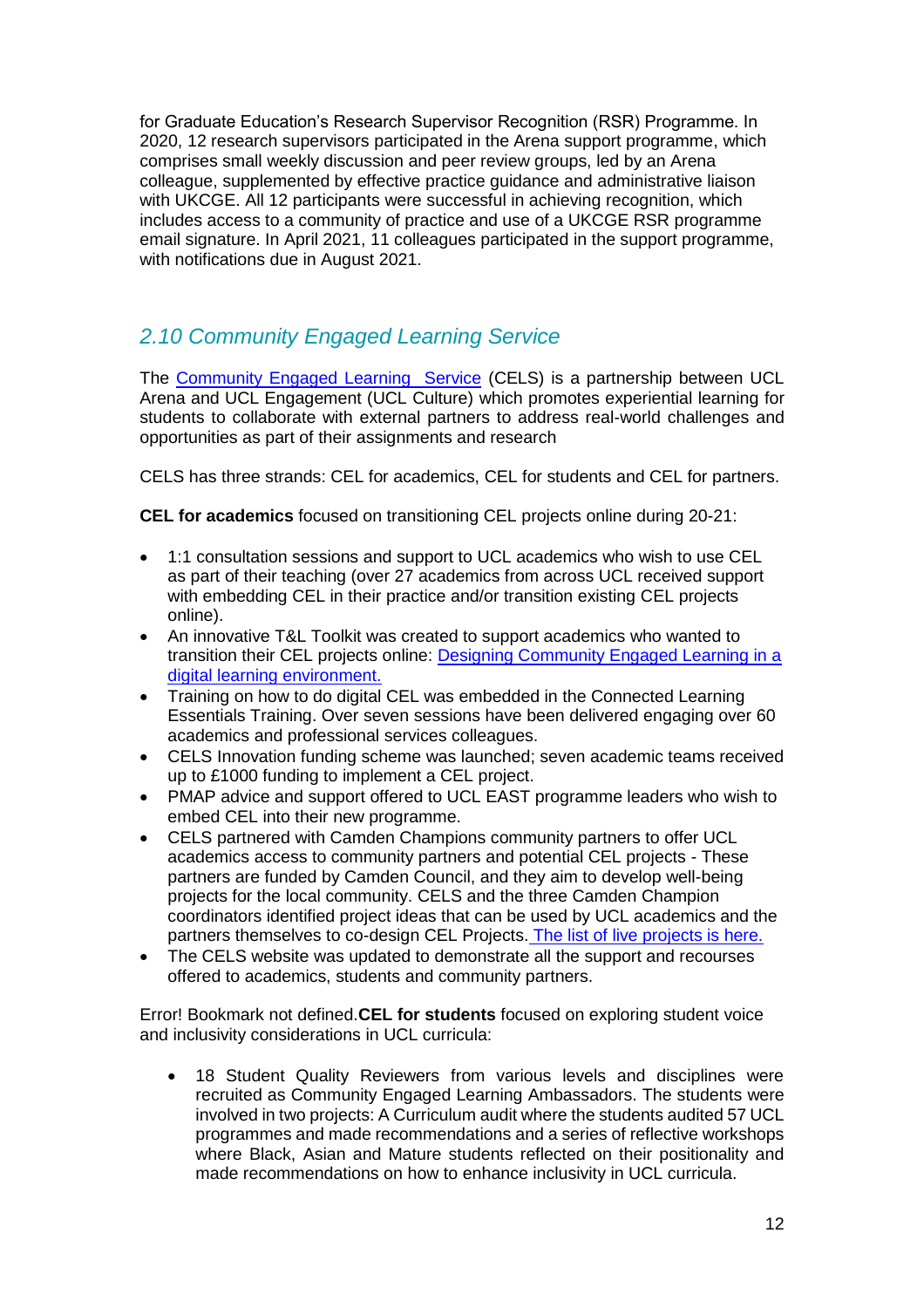**CEL for partners** focused on increasing the capacity of community partners to confidently work with UCL academics and students on CEL projects with mutual benefits.

- Training and resources were created for CEL partners. A CEL coordinator was hired in the summer to support with the development of resources and support for partners.
- [Camden Champions were offered funding to co-design their website with the](https://www.communitychampionscamden.co.uk/)  [support of CELS](https://www.communitychampionscamden.co.uk/) and they were offered HEIF funding for their involvement in CEL projects.

#### <span id="page-12-0"></span>*2.11 UCL EAST Programme Development*

UCL EAST programme development involves supporting prospective programme teams to design and develop a UG or PGT programme, this includes supporting cross-disciplinary conversations about embedding UCL EAST's academic vision into curriculum design in key areas such as programme narrative, outcomes, online and blended learning and formative and summative assessment. Most engagement is in small teams or one to one meetings. On average, there have been two to three sessions like these per week in 20-21. This work has led to the following developments:



This year also included the seven UG programmes for UCL East as well as the flagship Integrated Engineering Programme for UCL East.

The academic community has participated in 18 virtual tailored thematic workshops (ranging from 'show and tells' to 'fair staff recruitment and student belonging for UCL East') on curriculum development for UCL East. Work is now underway for supporting student and staff induction.

### <span id="page-12-1"></span>*2.12 Postgraduate Taught Modules*

One 15-credit module ran this year (Researcher Professional Development), with others paused due to competing demands brought about b the pandemic.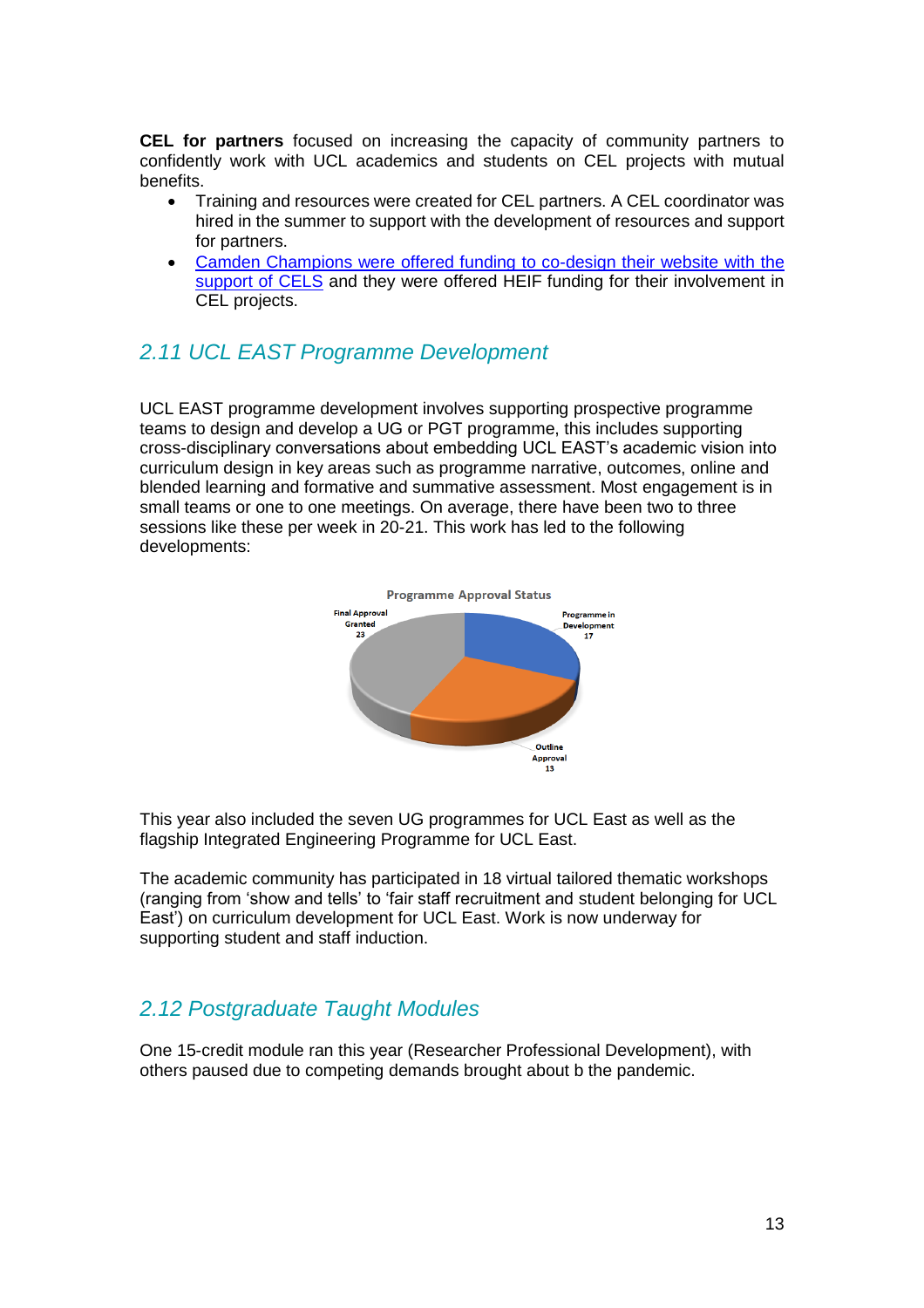# <span id="page-13-0"></span>**3. Student Partnership**

# <span id="page-13-1"></span>*3.1 UCL ChangeMakers*

In 20-21 ChangeMakers supported 93 projects, mainly happening at departmental level although there were a number of faculty projects (in Arts & Humanities, Institute of Education, Maths & Physical Sciences and Social & Historical Sciences). The success of 20-21 could be seen at the result of two factors. First, that the pandemic led to an increase in interest in working with students in partnership to address the challenges of remote learning/working and to learn from what was going well. Secondly, to support this momentum, some of the procedural barriers were removed to make it easier to apply for projects during an already challenging year for the community. This meant we reduced the criteria for funding and re-opened applications to the whole UCL community, rather than needing to get sign-off at relevant departmental committees. Student projects, however, did need to get signoff from a member of staff to demonstrate there was support in the departments. We also continued to transfer funding out to departments, but implemented a new ethics process that prevented the need for individual projects to apply for their own project ethics. All these changes were felt to balance ease of access to ChangeMakers support and funding whilst maintaining quality and impact.



The table below shows the types of project across the different faculties:

In addition to funding student-staff partnership projects in faculties and departments, we also worked with students on projects of institutional significance:

 First-year Capstone assessment evaluation: evaluation of the implementation a first-year capstone assessment to replace all first-year exams during the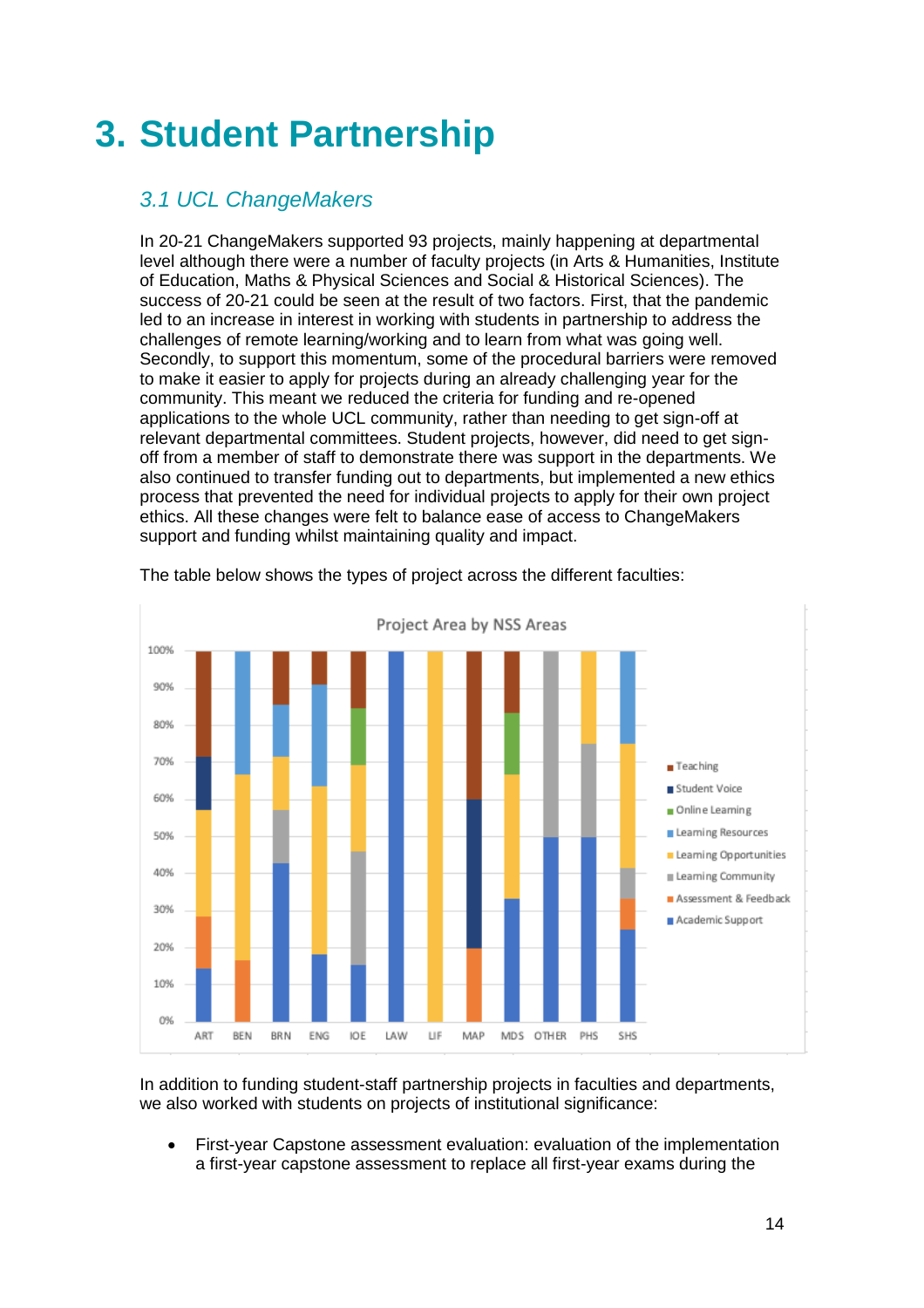first Covid lockdown which has led to the development of a position paper to explore and support future first-year capstones as UCL (two students).

- Open-book exams evaluation: ongoing work to ensure the student learning experience is considered when making decisions about the future of digital assessments including online exams (two students).
- [Academic Support and Study Skills hub:](https://www.ucl.ac.uk/students/academic-support) initial work with students to develop an academic support and study skills hub. This work will continue to be developed in partnership with students (five students).
- Unitu: developing resources for staff and students to help them effectively use the platform (three students).

# <span id="page-14-0"></span>*3.2 Student Quality Reviewers*

Disruption due to Covid-19 continued to impact on the programme during 20-21. The @TESTA and ASER facilitator roles were paused but Student Reviewers of Teaching Practice, PMAP, Student Curriculum Partners and Community Engaged Learning Ambassadors pivoted to run online. During the Spring and Summer terms, students joined Internal Quality Review panels delivered as online 'light-touch' oneday reviews. The Arena Centre continues to lead the management of the scheme while maintaining close links with the Students' Union to guide its development and help with the training of students. In 20-21 all training and support for student reviewers was delivered online so that students continued to be on-boarded into the university's Quality Assurance and Enhancement processes.

In total 80 students were involved from all 11 UCL faculties (see Table 1).

| <b>Faculty</b>                          | <b>Number of</b><br><b>Students</b> |
|-----------------------------------------|-------------------------------------|
| Faculty of Arts & Humanities            | 11                                  |
| Faculty of Brain Sciences               | 6                                   |
| Faculty of Engineering Science          | 4                                   |
| Faculty of Laws                         | 2                                   |
| Faculty of Life Sciences                | 13                                  |
| Faculty of Maths & Physical Sciences    | 8                                   |
| Faculty of Medical Sciences             | 4                                   |
| Faculty of Pop Health Sciences          | 3                                   |
| Faculty of Social & Historical Sciences | 16                                  |
| Faculty of the Built Environment        | 3                                   |
| Institute of Education                  | 17                                  |
| Total                                   | 87                                  |

*Table 1 Student Quality Reviewers 2019/20 by Faculty*

| <b>Role</b>                                                | Number of<br><b>Students</b> |
|------------------------------------------------------------|------------------------------|
| <b>Student Reviewer of Teaching Practice</b>               | 32                           |
| Student Reviewer of Internal Quality Review (IQR)          |                              |
| Student Reviewer of Programme Module Approval Panel (PMAP) | 8                            |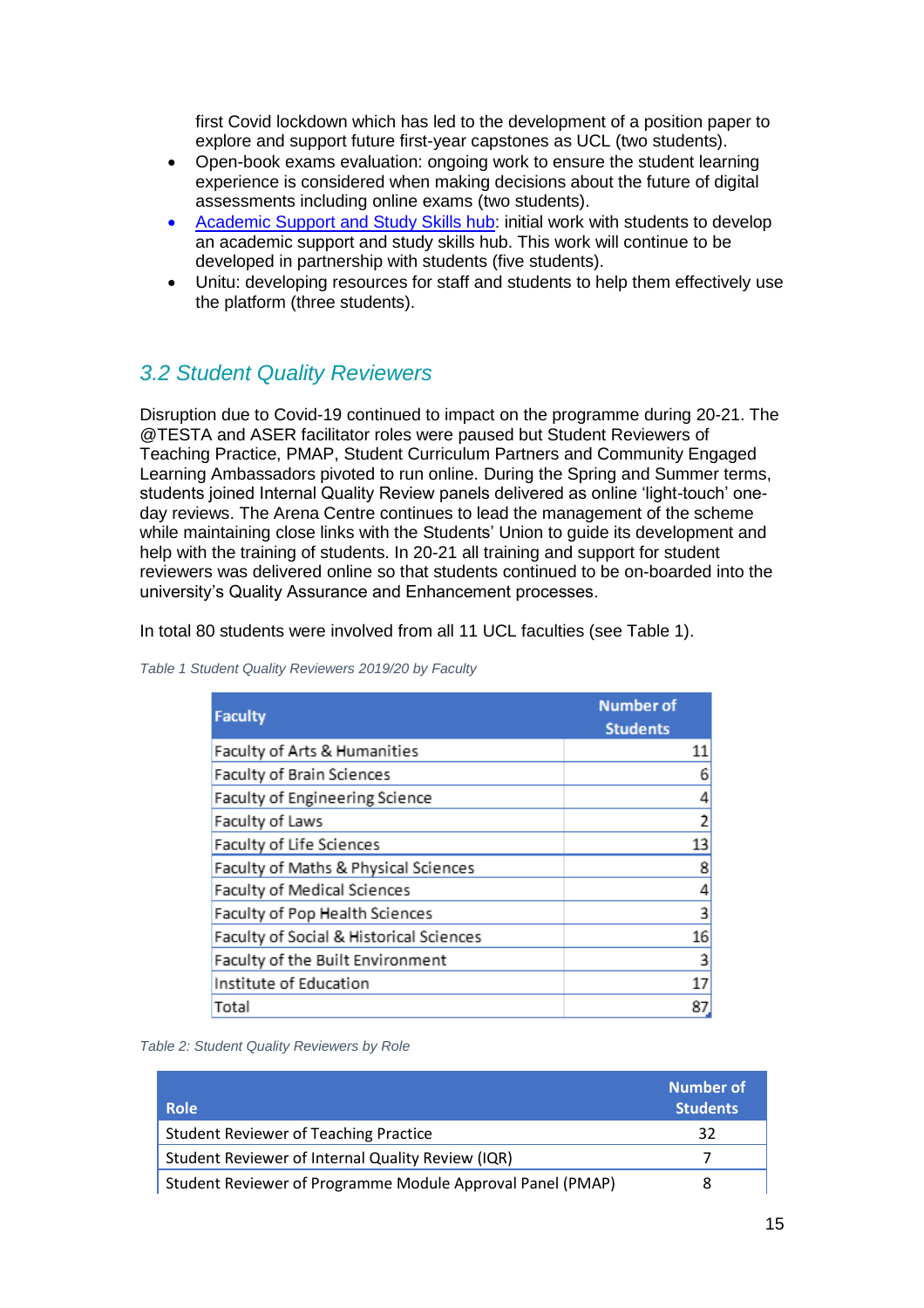| <b>Community Engaged Learning Ambassadors</b> | 1 Q |
|-----------------------------------------------|-----|
| <b>Student Curriculum Partners</b>            | 14  |
| Programme Design Student Quality Reviewers    |     |
| Total                                         |     |

During 20-21, the PMAP role was enhanced by linking Student Quality Reviewers with the new Arena Programme Design workshops. Students with recent experience as a student reviewer of PMAP were invited to work with programme teams to provide in-depth feedback on their programme proposals. The programme teams were then able to reflect the student comments and recommendations in their proposals prior to submission. Seven student-led workshops were successfully piloted. The model enhanced the existing role by enabling students to share their expertise of PMAP processes to support staff designing new programmes. For 21- 22, development of the role will continue with the establishment of a Programme Design Student Partner role.

# <span id="page-15-0"></span>**4. Celebrating Education and Disseminating Good Practice**

# <span id="page-15-1"></span>*4.1 UCL Education Conference*

The UCL Education Conference, which was cancelled in May 2020, took place online in April 2021. 367 participants joined us. After an initial address by our new Provost Dr Michael Spence, Dame Shirley Pearce gave an opening keynote on '*The independent review of TEF*'. A lunchtime keynote panel held '*A critical conversation on higher education through the lens of intersectionality*' featuring Dr Maha Bali, Professor Heidi Safia Mirza and Jim Onyemenam (sabbatical officer from UCL Students' Union).

A mix of around 80 synchronous and asynchronous presentations addressed:

- Assessing, evaluating, feedback
- Learning through collaboration
- What did we need, what did we use?
- Celebrating inclusiveness, commitment, achievements

Abstracts, further details and other materials for both synchronous and asynchronous sessions were hosted on a [new blog](https://reflect.ucl.ac.uk/education-conference-2021/) (which now functions as a full archive of proceedings). Colleagues took up the challenge of using a wide range of online formats such as videos and interactive media. Our evaluation score had over 90% of respondents saying it was 'excellent' (55%) or 'good' (37%) and comments included 'wonderful', 'great presentations' and 'well-organised and engaging'.

### <span id="page-15-2"></span>*4.2 The Education Awards*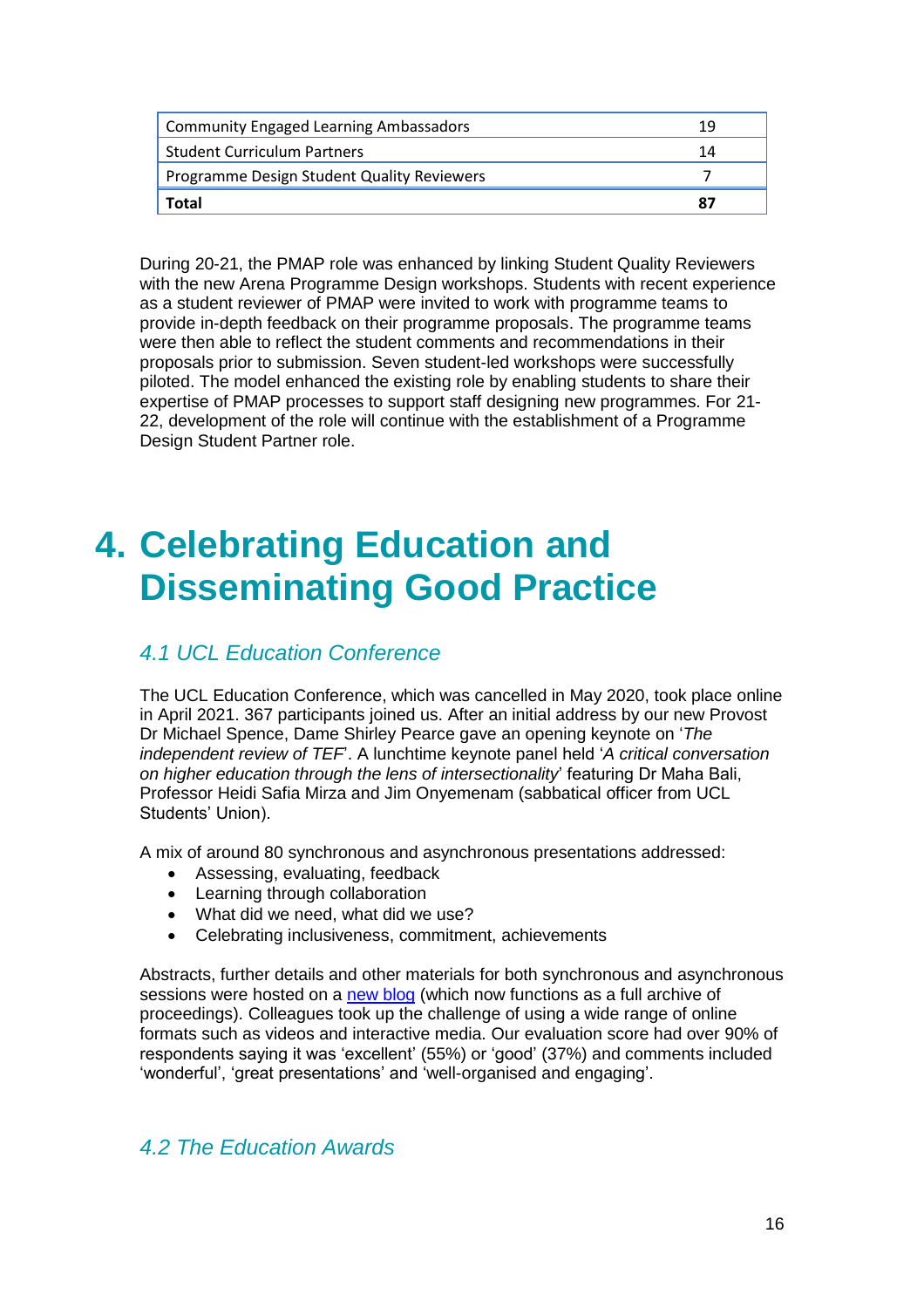The 2021 Education Awards, which are organised and hosted collaboratively between Arena and the UCL Students' Union, took place online this year with a virtual celebration over a two-week period.

#### **UCL PROVOST EDUCATION AWARD**

There were 12 individual and two team winners chosen from 53 nominations, received from all UCL faculties.

The panel was particularly interested in examples demonstrating excellence across UCL:

- Academic support, with a focus on personal tutoring and/or research supervision
- Assessment and feedback
- Education success for all
- Eliminating awarding gaps
- Outstanding response to teaching or supporting teaching in a pandemic
- PGTAs
- Staff-student partnership

#### **STUDENT CHOICE AWARDS**

This year a record breaking 1482 nominations were received across the eight award categories, for 731 individual members of staff. The roll of honour is here: <https://www7.studentsunionucl.org/report/student-choice-awards-2021-roll-of-honour>

#### <span id="page-16-0"></span>*4.3 Threshold Concepts conference July 2021*

The international biennial Threshold Concepts conference, originally planned at UCL in 2020, was postponed until July 2021 and ran fully online; the steering group, headed up by UCL Arena, comprised colleagues from as far afield as western Canada and the USA – as such it was 'anchored' at UCL (which provided facilities and co-ordination) rather than 'hosted'.

We adopted a 'long thin' format on Zoom, organised into 'shifts' based in UK/Europe, USA/Canada and Australia/New Zealand/China, and running almost continuously from 9am of the 7th July to 5.30 pm on the 9th.

Each 'shift' timezone had its own keynote:

- Dr Julie Rattray (Durham, UK) 'On the Threshold of Power and Privilege'
- Dr Andrea Webb (University of British Columbia, Canada) 'Threshold Concepts to drive curriculum change'
- Dr Julie Timmermans (University of Otaga, New Zealand) 'Keynote Session: Failure as a Native Informant'.

Speakers presented within their normal working hours and participants were charged a nominal fee (maximum £30) to increase inclusivity. Just over 60 presentations were given, with around 90 contributors, and the audience numbered around 100.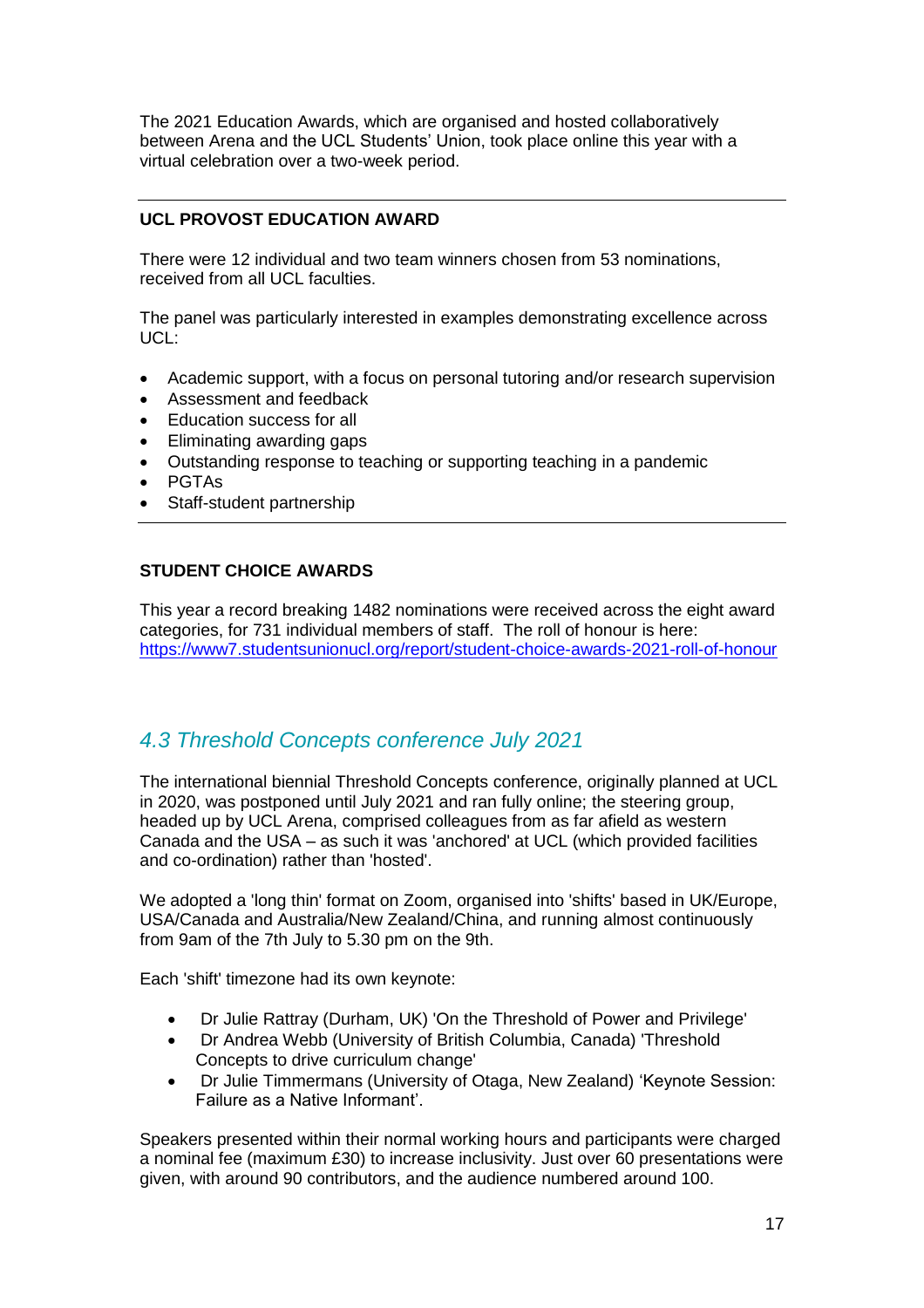Evaluation questions focussed not on overall satisfaction but questions about how well the event went, how much presentations had increased their understanding of threshold concepts and how likely people were to apply ideas from the conference in their practice, on a scale of 1-5. All answers gave results of at least 75% at 4/5.

A permanent archive of the proceedings, with the video of many sessions, is currently being finalised.

#### <span id="page-17-0"></span>*4.4 Academic Practice and Technology Conference*

Shaping Academic Practice for the New Decade: due to Covid, the conference took place online for the first time in its 18-year history via Teams and Live events. Its 27 presentations and keynotes were well attended by over 300 staff across the UK HE sector. Nine presentations were by UCL staff. APT is a collaboration between UCL (lead), LSE and Imperial College, London.

<https://aptconference.org.uk/index.php/apt/apt2020/schedConf/index> .

As part of the process of developing a high-quality conference, the old conference software was retired and a new conference tool has been designed that can be reused for other Arena-based conferences. Also, a new Reflect blog was designed and developed for the conference and it will be used to model blogs/webspace for other Arena conferences. Blog posts have been supported by one of our institutional partners and are available from:

[https://blogs.lse.ac.uk/highereducation/2021/05/06/digital-education-in-disruptive](https://blogs.lse.ac.uk/highereducation/2021/05/06/digital-education-in-disruptive-times/)[times/](https://blogs.lse.ac.uk/highereducation/2021/05/06/digital-education-in-disruptive-times/)

#### <span id="page-17-1"></span>*4.5 National Teaching Fellowships support*

It was decided for this session that supporting NTFS and CATE applications would present too great a burden for extremely busy colleagues, and so, as part of a UCLwide priority to focus on essential activities, no applications were submitted. A new selection process has been designed for future years to better identify potential candidates from across UCL.

#### <span id="page-17-2"></span>*4.6 Dissemination and work beyond UCL*

As a team of educational developers, many team members engage with, and support and disseminate knowledge in the wider community, through:

- External examining (for example, Leicester, University of the Creative Arts, Royal Holloway University of London)
- Journal and conference peer reviewing (for example, *Student Engagement in Higher Education Journal, European Journal of Engineering Education, Thinking Skills and Creativity* and *Journal of University Teaching & Learning Practice;* IEEE International Conference on Teaching, Assessment, and Learning for Engineering 2022, European Society for Engineering Education (SEFI) Conference 2021, Society for Research into Higher Education Conference 2021